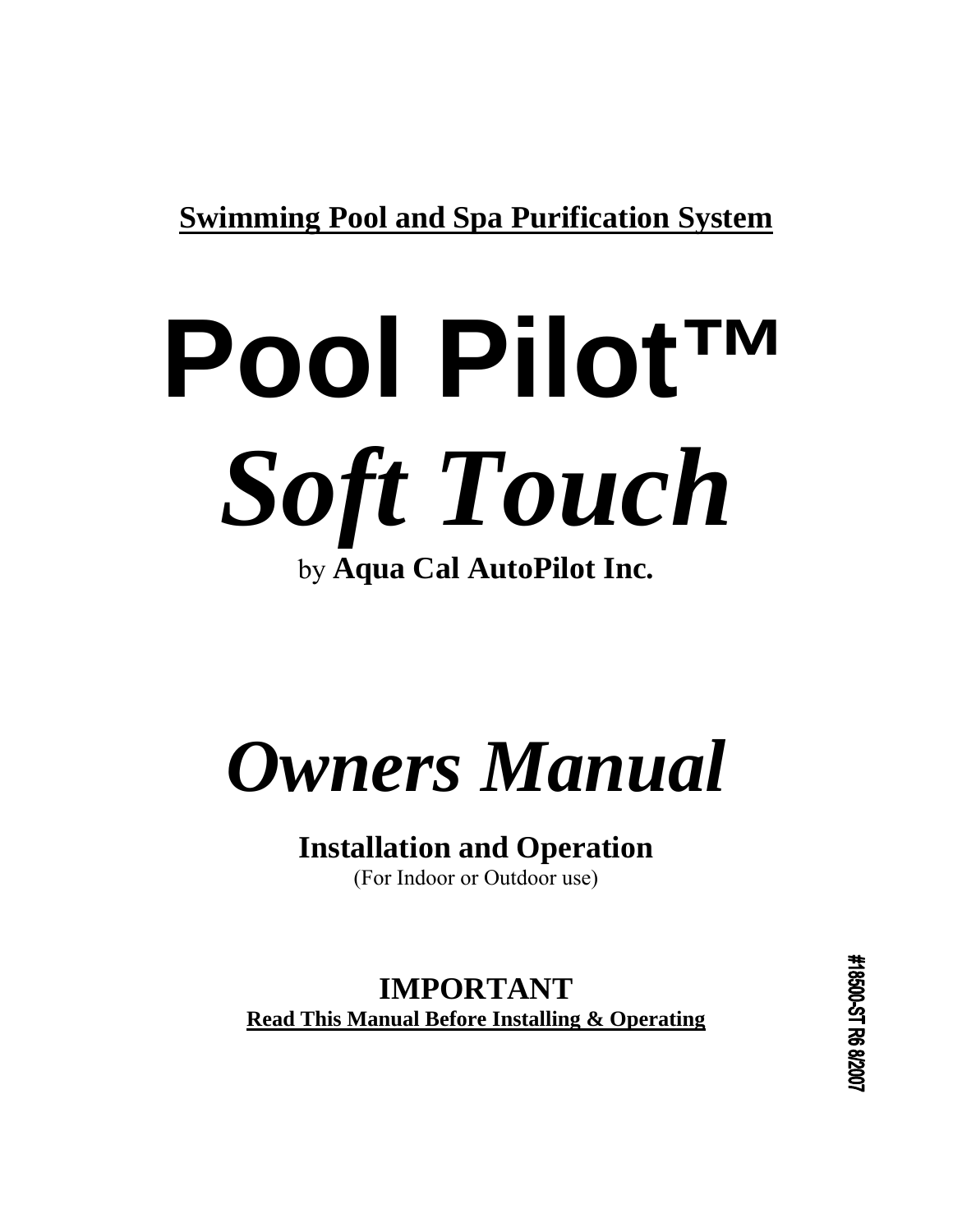# **Pool Pilot™**  *Soft Touch* by **Aqua Cal AutoPilot Inc**. **.**

**Record The Following Information** 

**Installer: \_\_\_\_\_\_\_\_\_\_\_\_\_\_\_\_\_\_\_\_\_\_\_\_\_\_\_ Date of Installation: \_\_\_\_\_\_\_\_\_\_\_\_\_\_\_\_\_\_\_\_\_\_\_\_\_\_** 

 **Control Unit Control Unit Model Number:** ST-220 Serial Number: #

 **Cell Cell Model Number:** SC- Serial Number: #

**Factory Direct Customer Assistance…** 

HOTLINE: 1.800.786-7751 or 1.727.823.5642 FAX: 1.727.824.0847 e-mail to: AutoPilotTechSupport@teamhorner.com

**Visit Us On The Internet @** 

http://www.autopilot.com

**Manufactured by** 

Aqua Cal AutoPilot Inc. 2737 24<sup>th</sup> Street North • St. Petersburg • Florida 33713, U.S.A.

# **Pool Pilot™**

*Soft Touch*

**by Aqua Cal AutoPilot Inc.**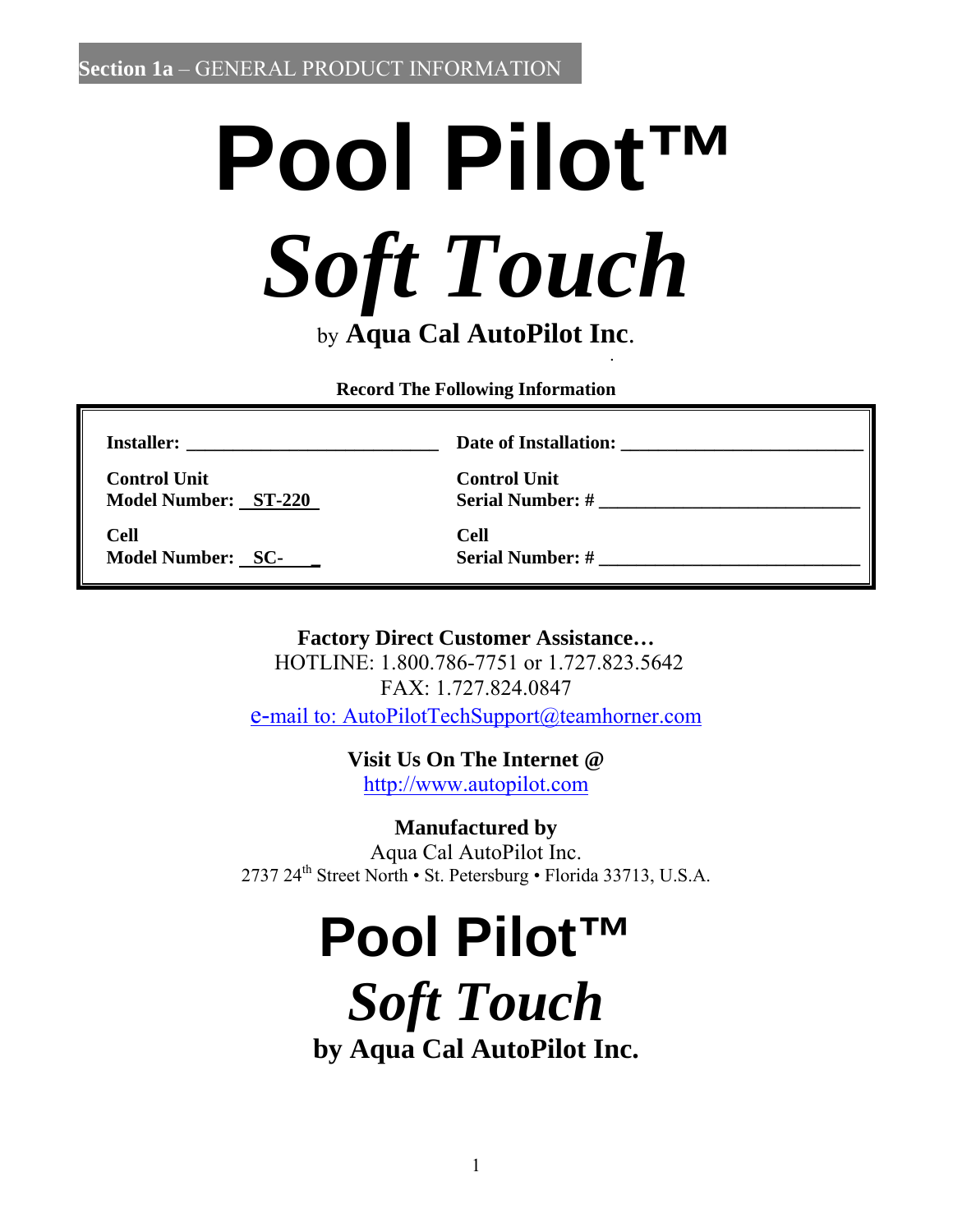# **IMPORTANT SAFETY INSTRUCTIONS READ AND FOLLOW ALL INSTRUCTIONS**

## **INSTALLATION AND EQUIPMENT RELATED**

### **Installation of all Pool Pilot™** *Soft Touch* **models:**

When installing and using your Pool Pilot<sup>™</sup> *Soft Touch* Control Box, basic safety precautions must always be followed, including the following:

- 1. Follow all aspects of the local and National Electrical Code(s) when installing your Control Box.
- 2. During installation, mount your Control Box to ensure the least amount of direct exposure to rain, garden sprinkler water, direct sunlight or any corrosive environment.
- 3. A DANGER Risk of electrical shock. Install Control Box at least 10' (3 m) for 115VAC Units, from the inside wall of the pool or spa using non-metallic plumbing.  $5'(1.5 \text{ m})$  minimum distance for 230VAC Units.
- 4. All field-installed metal components such as rails, ladders, drains or similar hardware within 10' (3 m) of the spa or hot tub shall be bonded to the equipment grounding bus with copper conductors not smaller than No. 8 AWG (8.4 mm²).
- 5.  $\sqrt{\sqrt{2}}$  WARNING Maintain water chemistry in accordance with manufacturer's instructions.
- 6.  $\sqrt{2}$  DANGER To reduce the risk of injury, do not permit children to use this product unless they are closely supervised at all times. Children should not use spas, hot tubs or pools without permanent adult supervision.

## **Equipment Related**

### **115/230VAC, 50/60 Hz Models (fixed wiring)**

- 1 A wire connector is provided on your Pool Pilot™ *Soft Touch* to connect a minimum No. 8 AWG (8.4 mm²) solid copper bonding conductor between this unit and any metal equipment, metal enclosures of electrical equipment, metal water pipe or conduit within 5' (1.5 m) of the unit.
- 2 A bonding terminal is located inside your Pool Pilot™ *Soft Touch*. To reduce the risk of electrical shock, this terminal must be connected to the grounding means provided in the electrical supply panel with a continuous copper wire equivalent size to the circuit conductors supplying your Pool Pilot™ *Soft Touch*.
- 3 A disconnection device from the power source, with a contact separation of at least 0.12" (3mm) in all poles, must be incorporated in the fixed wiring for permanently wired units.
- 4 The input voltage to the Pool Pilot™ *Soft Touch* must match the 115/230VAC, 50/60 Hz jumper terminals on the Circuit board, marked "TRANSFORMER PRIMARY", shown on Page 5.

# **SAVE THESE INSTRUCTIONS**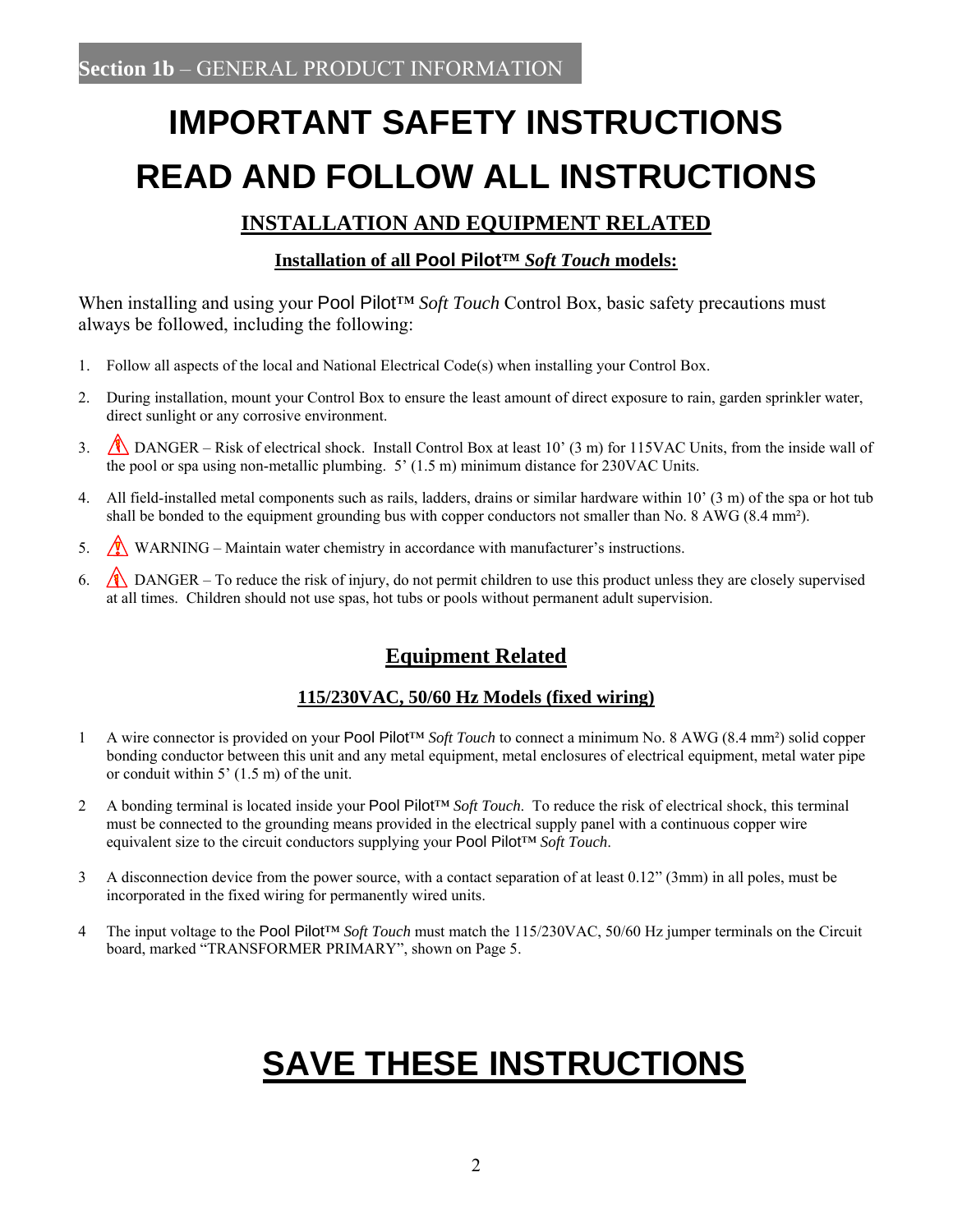# **Table of Contents Pool PilotTM Soft Touch** by Aqua Cal AutoPilot Inc

| <b>Section 1</b> | <b>GENERAL INFORMATION</b>           |  |
|------------------|--------------------------------------|--|
| 1a               |                                      |  |
| 1 <sub>b</sub>   |                                      |  |
| 1 <sub>c</sub>   |                                      |  |
| <b>Section 2</b> | <b>INSTALLATION</b>                  |  |
| 2a               |                                      |  |
|                  | Specifications                       |  |
| 2 <sub>b</sub>   |                                      |  |
|                  | <b>Electrical Connections</b>        |  |
|                  | Cell Cord and Tri-Sensor Connections |  |
|                  | <b>ORP</b> Connections               |  |
| 2c               |                                      |  |
|                  |                                      |  |
| <b>Section 3</b> | <b>OPERATION</b>                     |  |
| 3a               |                                      |  |
| 3 <sub>b</sub>   |                                      |  |
|                  | Salt Requirement Chart               |  |
|                  |                                      |  |
| 3c               |                                      |  |
|                  | <b>Water Chemistry Parameters</b>    |  |
|                  | <b>Saturation Index</b>              |  |
| <b>Section 4</b> |                                      |  |
|                  | <b>SERVICE and MAINTENANCE</b>       |  |
| 4a               |                                      |  |
|                  | <b>Control Box</b>                   |  |
|                  | Tri-Sensor                           |  |
| 4b               |                                      |  |
|                  | Cell Removal                         |  |
|                  | Cell Maintenance and Cleaning        |  |
|                  |                                      |  |
| 4c               |                                      |  |
|                  | <b>Section 5 TROUBLESHOOTING</b>     |  |
| 5a               |                                      |  |
| <b>Appendix</b>  |                                      |  |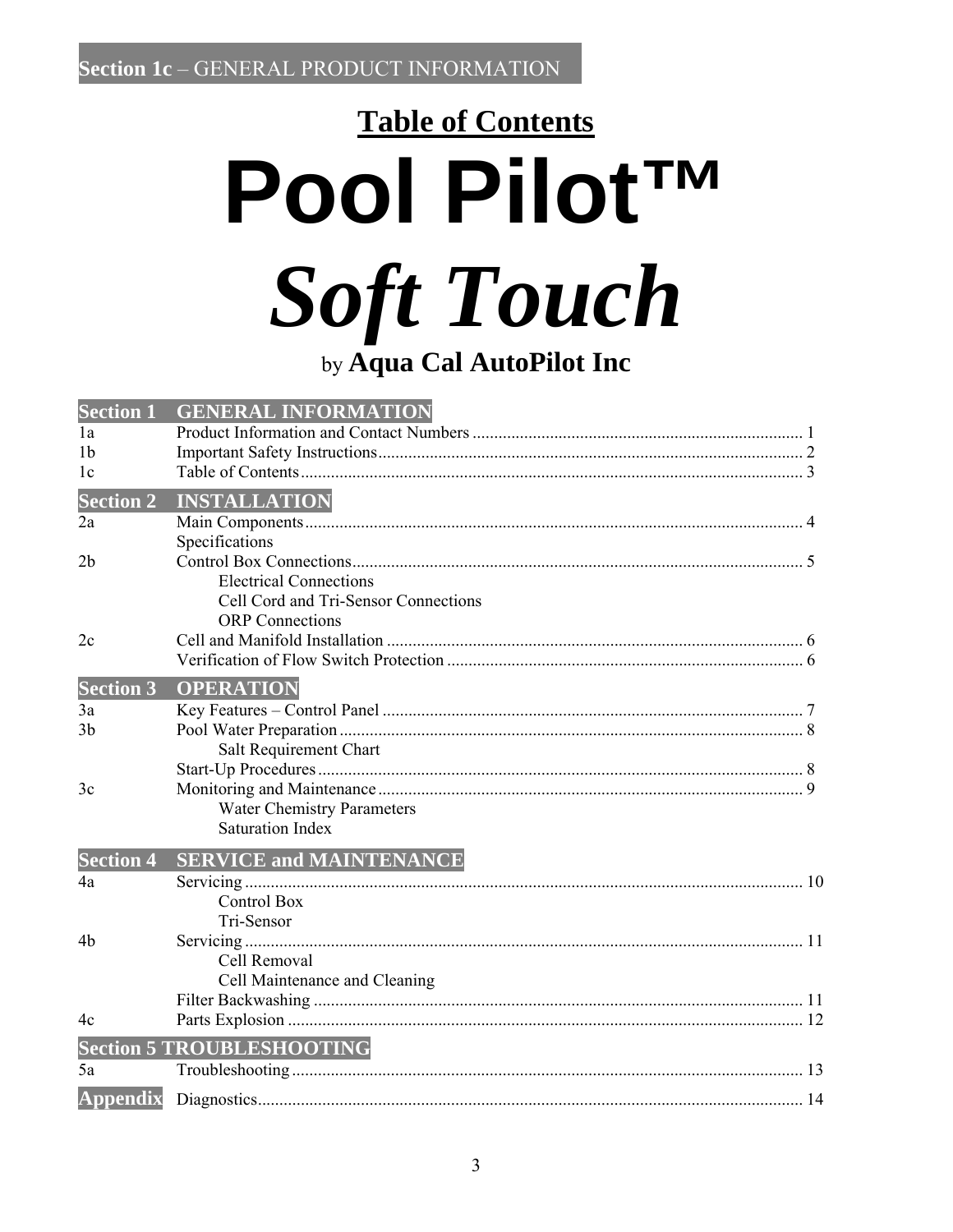# **Main Components**



# **Soft Touch**

**CONTROL BOX** converts incoming **ELECTROLYTIC SUPERCELL TRI-SENSOR ASSEMBLY** AC power to a Low Voltage DC current, receives Low Voltage DC current from ensures that adequate which energizes the Cell(s). Set the the Power Circuit Board, which initiates **flow**, 15gpm (3.4 m<sup>3</sup>/hr) minimum;<br> **Control Box** on a vertical surface away the electrolytic process. This process **salt**,  $2500 - 3500$  ppm **Control Box** on a vertical surface away the electrolytic process. This process from excessive exposure to heat and converts ordinary table salt (Sodium  $(2.5 - 3.5 \text{ gm/l})$  ideal range; and moisture. Use the template to mark and Chloride) to 100% Pure Sodium **water temperatures**, above drill the (4) mounting holes and insert Hypochlorite (Chlorine Bleach) or 55°F (13 °C) are satisfactory to the screws, leaving a  $\frac{1}{4}$  gap. Hang the Bromine (with the addition of Sodium prevent abusive conditions for the control box on the screws and level. Bromide), which in turn purifies your cell to operate. See page 10 for Remove the cover by following the steps pool or spa. instructions to remove and inspect on page 10 to access the mounting See page 8 for salt requirements. the tri-sensor assembly. holes to tighten the screws.

# **Tri-Sensor Assembly**  Maximum Operating Pressure: 50 psi Maximum Flow Rate: 100 gpm ள்ர **FILE**<br>BUBBE<br>BUBBE<br>BUBBER SuperCell Flow In The Flow Out **Property** Flow Out  **Control Box Patented Automatic Flow Bypass Manifold Assembly**

### **RATINGS:**

| Input Power: 115 VAC (3.0 AC amps)    |
|---------------------------------------|
| 230 VAC (1.5 AC amps)                 |
| $50/60$ Hz                            |
| Output Power: Cell Power 1 (5.0* DC a |

 Cell Power 2 (6.5\* DC amps) Cell Power 3 (8.0\* DC amps)  $\frac{\text{Cl}_2$  Output Rating: SC-60 2.00 lbs/day (0.91 kg/day)  $\overline{a}$  Cell Power 3 SC-48 1.56 lbs/day (0.71 kg/day)  $\omega$  Cell Power 3 SC-48 1.56 lbs/day (0.71 kg/day)  $(8 \text{ amps DC})$  SC-36 1.28 lbs/day  $(0.58 \text{ kg/day})$ 

 $A_{\text{gency}\xspace}$  Agency Approvals: NSF, ETL us, ETLc, CE

\*Indicates nominal amperage output. The dual axis controller will slightly vary the amps to optimize the power to the cell.

The cell and tri-sensor are located in a Patented Automatic Flow Bypass Manifold Assembly. 12' (3.6 m) of **Cell and Tri-Sensor cords** are provided with the unit. Ensure that the manifold is located within that distance from the control box with enough slack to allow for removal for service or maintenance.

**CAUTION:** It is suggested to locate the cell downstream of all other equipment and on the pool return line only to avoid over-saturation conditions of your spa. For applications other than as recommended, contact the factory.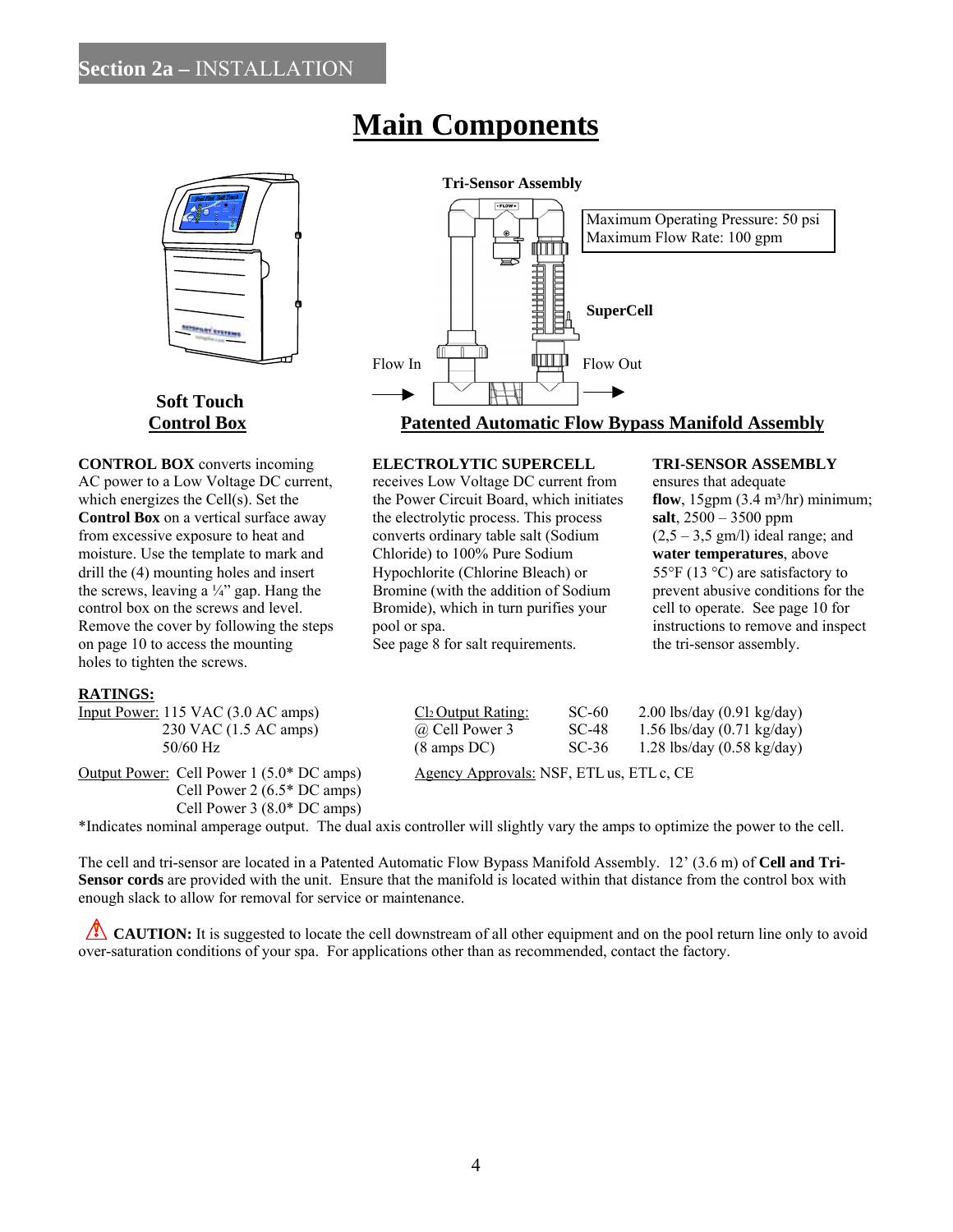# **Control Box Connections**

### **Electrical Connections**

Autopilot recommends that a licensed electrician or certified electrical contractor perform the electrical connections. **IDANGER:** ensure that the electrical panel or filter pump circuit breaker is turned OFF before wiring this unit. Your Pool Pilot™ *Soft Touch* Control Box comes pre-wired from the factory for 230VAC (1.5 amps max draw) and can also operate on 115 VAC, (3.0 amps max draw) at 50/60Hz. Short test lead wire are attached to the terminal strip and must be removed prior to installation.

**Converting to 115VAC** is accomplished by accessing the circuit board, rewiring, and attaching the included jumper as shown below. Remove the cover (see page 10) to access and ensure that the Jumper Connections on the circuit board marked "TRANSFORMER PRIMARY" are matched to the LINE IN voltage. Follow all state/local codes for electrical installations.



**AC LINE IN** (Wiring diagram also located on inside of cover)**:**

**For 230 VAC**; Brown  $(Br) =$  Line 1, Blue  $(Bl) =$  Line 2, Green w/Yellow Tracer  $(Gr/Ye) =$  Earth Ground **For 115 VAC**; Brown  $(Br) =$  Line, Blue  $(Bl)$  = Neutral, Green w/Yellow tracer  $(Gr/Yel)$  = Earth Ground Connect AC wires to Terminals #1, #2, and ground lug of the Pool Pilot from the **LOAD SIDE** of the time clock or the same location as the circulation pump wires (pump connected to circuit breaker, time clock or electronic controller)..

**Cell Cord.** Each Cell Cord contains (2) Banana Plugs that attach to the (2) Banana Jacks on the bottom of the Control Box. Polarity does not matter. The other end of the cell cord has a three-position plug that connects to the cell in any direction. For the SC-36 and SC-48 Cell Types, ensure the red cap is inserted into the hole not used. See page 11 for service instructions.

**Tri-Sensor Cord.** The Tri-Sensor Cord connects to the keyed 6-pin harness on the Control Box Base Plate. The opposite end of the cord connects to the Tri-Sensor Assembly with a locking ring quick connect. Align the grove and keyway on the connector and twist the locking ring to ensure a proper connection. Refer to the instructions on pages  $10 \& 12$  for diagrams and additional instructions.

**ORP Connection.** When an ORP Chemical Controller is interfaced to your Pool Pilot™ *Soft Touch*, the Chemical Controller will remotely control the purifier Output. Adjust the output level to 0% (All Purifier Output lights off) and connect the ORP controller to the 2-pin connector on the Control Box Base Plate. When the ORP is activated, the system will generate chlorine. If it is desired to have a visual confirmation of chlorine generation with the ORP feed is on, increase the Purifier Output to show the first LED light by pressing the arrow up one time. When the ORP feed is on, this light will flash.  **WARNING: THE ORP CONNECTIONS ARE DRY CONTACT INPUTS, DO NOT ENERGIZE THESE INPUTS! DAMAGE TO THE CONTROL BOX WILL OCCUR AND WILL VOID THE WARRANTY.**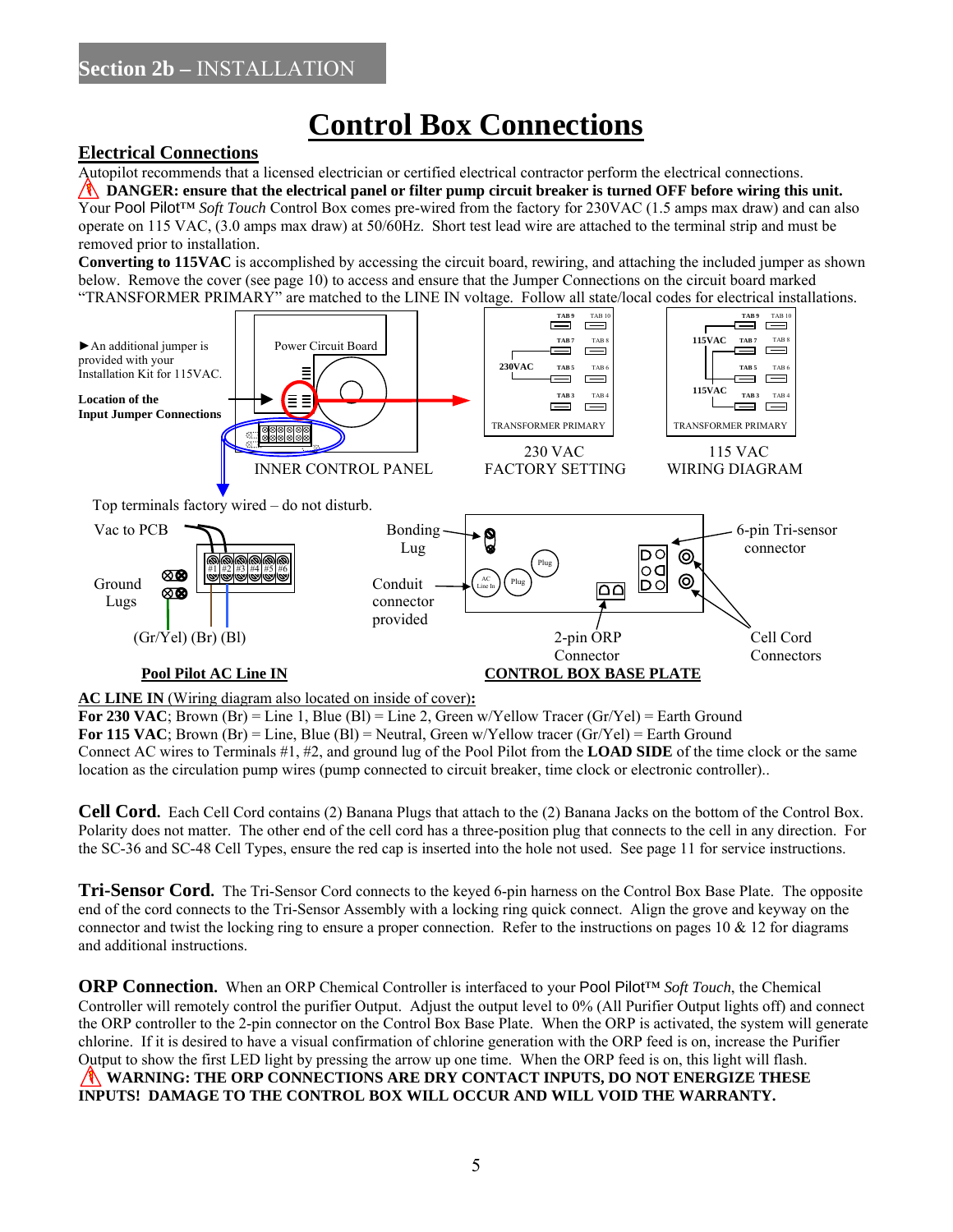# **Cell and Manifold Installation**

Your Pool Pilot System is adaptable for use with either the SC-36, SC-48 or SC-60 cell. All models come pre-assembled with a Patented Automatic Flow Bypass Manifold Assembly. The manifold must be located as the last accessory in the **POOL RETURN LINE** only. For pool/spa combinations or special plumbing configurations, please contact the factory for assistance in locating the manifold.

### **Standard Manifold Assembly (all models):**

### **WARNING:** Do not mount the manifold upside down.

Maximum flow rate 100 gpm (22.6 m<sup>3</sup>/hr). We recommend using a 2 lb spring bypass check valve for flow rates greater than 100 gpm (22.6 m<sup>3</sup>/hr) and plumbing it parallel to the manifold. For Pool-Spa combinations, the manifold assembly must be mounted in the Pool return line, so as to avoid over saturation of the spa when isolated.



\*One set of 68mm x 2" metric adapters (#19059) included with European Systems. For other plumbing configurations, please contact the factory for assistance.

### **Verification of Flow Switch Protection:**

It is important to annually inspect and verify the safe and proper operation of the Tri-sensor's Flow Switch protection device. Autopilot recommends following this procedure to verify that the flow switch is working as designed, which is to halt power from being sent to the cell in the presence of insufficient flow. A defective Flow Switch can cause serious equipment damage. Using a small plastic wrap (saran wrap, food wrap or zip lock bag), block off flow to the upper portion of the manifold by wrapping the strainer screen with the plastic wrap and placing it back in the union and tightening. Operating the system on with this blockage should detect a FLOW obstruction, turning the FLOW-OK light off and activating a single red SERVICE flashing light. Once this protection feature has been verified, remove the plastic wrap, replace the strainer screen and resume operation. Turn the output dial to OFF and contact the factory if the flow switch protection does not activate properly.

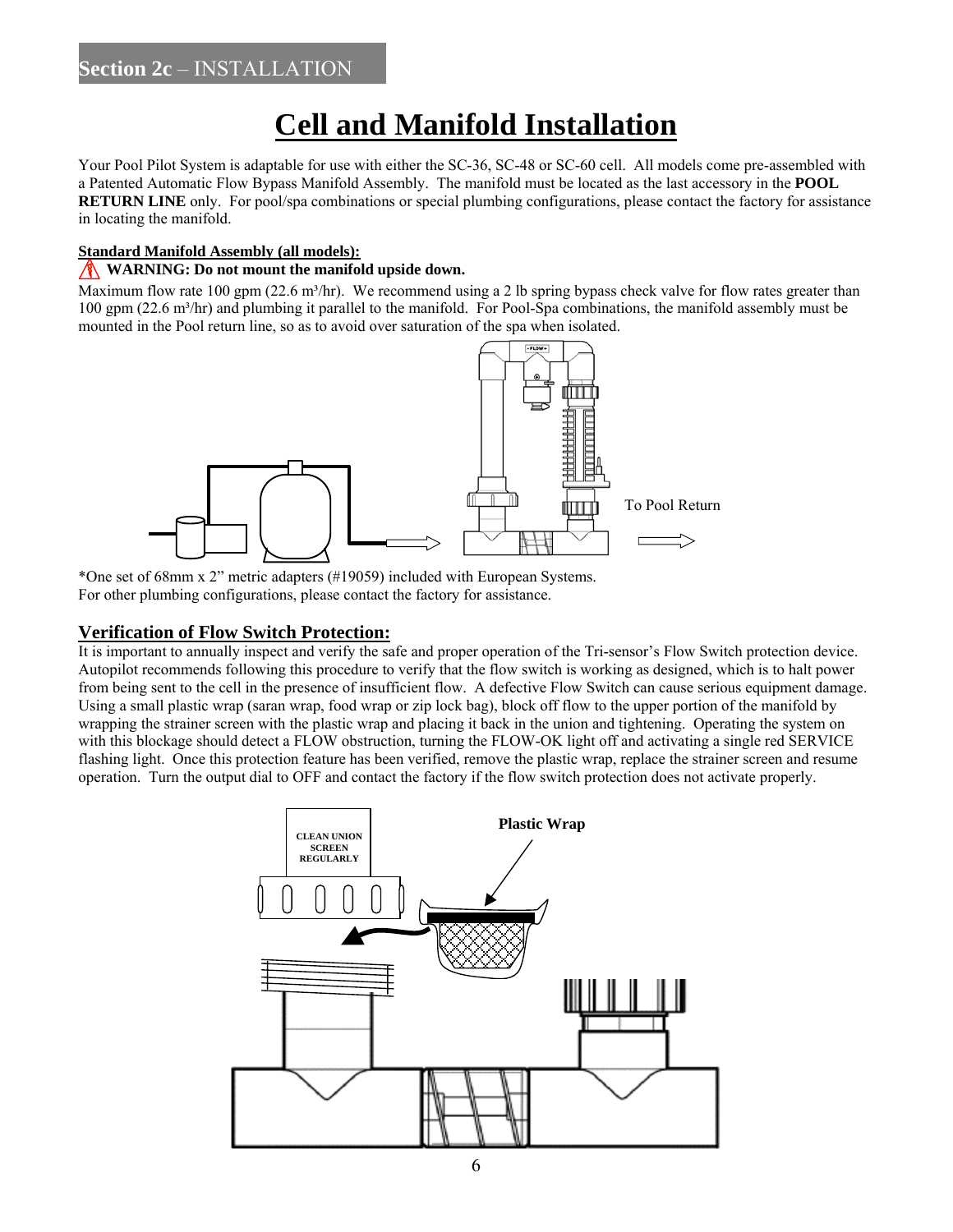## **Key Features**

to 100 %(MAX). Press the **Up/Down Arrows**  $\sqrt{0.06 \pm 0.000}$ to set the desired output level. When increasing



or decreasing the Output with the Up/Down buttons, the three lights of the Cell Power and Reversing will light or not light at all, and will remain that way for a period of a few seconds. The Cell Power lights will stage up (increasing) or down (decreasing) to indicate the increments of output of each Output light. Little adjustment is needed once the initial setting is established. The selected output level will remain steady when the system is at rest and will begin flashing when the system is producing the purifying agent.

**Note: The Pool Pilot™** *Soft Touch* **does not test for purifier levels nor automatically adjust to maintain a desired purifier level. This is done by periodically testing the water and adjusting the output levels up or down, as needed.**  The Pool Pilot *Soft Touch* is designed with an **AUTOMATIC TEMPERATURE COMPENSATION feature**, which automatically adjusts the output level setting based upon changes in seasonal water temperatures only. This unique feature conveniently compensates for warm (more purifier needed) or cold (less purifier needed) water conditions.

The **SETUP Mode** allows the user to program the **CELL POWER** and **REVERSING** cycle. To enter Setup Mode, press and hold the concealed Setup button (which can be felt under the label) until the **CELL POWER** light begins flashing. The Pool Pilot™ *Soft Touch* is set on **"2"** from the factory. Use the Up/Down Arrows to change the Cell Power setting. Adjust the OUTPUT level to the new setting to maintain proper sanitizer levels.

Pressing the Setup Button once more will go to the **REVERSING** cycle. The Pool Pilot™ *Soft Touch* is set on "**NORMAL**" from the factory for ideal cell life. Use the Up/Down Arrows to change the Reversing cycle. For conditions such as extremely high calcium levels or conditions that can cause the cell to scale quicker than the self-cleaning cycle can control, change the setting to "**SHORT**". For optimum water chemistry balance according to the Saturation Index, see page 9, you can change the REVERSING cycle to "**LONG**". Pressing the setup button once more will leave the Setup Mode and save the programmed Cell Power and Reversing settings. Test your water chemistry parameters monthly and compare to the Saturation Index. WARNING: Changing the Reversing cycle to SHORT will also reduce cell life. However, operating the cell under scaled conditions on "Normal" or "Long" is more detrimental to the life of the cell, and changing the Reverse cycle is suggested.

The **BOOST Button** overrides the normal Purifier Output % and activates at 100%, indicated by a solid Boost Light, when it is pressed once, and will produce the purifying agent for 24 hours. The purifying agent can be produced for 72-hours, indicated by a flashing Boost Light, by pressing and holding the BOOST button for 8-seconds from the Boost-Off position. This is called the **Super-Boost Mode**. In either mode, the purifying agent is produced continuously, throughout the normal On/Off cycles of the pump and throughout all power line disturbances. The system will discontinue operation of the Boost or Super Boost mode after the 24-hr or 72-hr cycle has passed, of if the boost button is pressed once more, then return to the normal purifying output setting.

The **SALT** light indicates the salt level in the water. The salt level should be maintained between  $2500 - 3500$  ppm  $(2.5 - 3.500)$ g/l), where the SALT-**OK** light will display. If the salt level drops between 2400 - 2000 ppm (2,4 -2,0 g/l), the SALT-**LOW** light will display and the system will reduce efficiency in producing the purifying agent. If the salt level drops below 1900 ppm (1,9 g/l), the SALT-**ADD** light will display and the system will halt production of the purifying agent. The Pool Pilot™ *Soft Touch* can also handle special application salt levels of up to 35,000 ppm (35,0 g/l) without any adverse effects to the unit. (**NOTE:** HIGH Salt level does not affect purifier production but can cause corrosion problems with metallic fixtures, light rings, ladders and hand rails.) See Appendix (page 14) to determine your salt level.

The **FLOW-OK** light turns on when there is sufficient flow. Insufficient flow is indicated by the Flow-OK light off and a Flashing Service Light (single flash pattern).

The **SERVICE** light flashes when service is needed. Check the Troubleshooting Section, page 13, for troubleshooting solutions.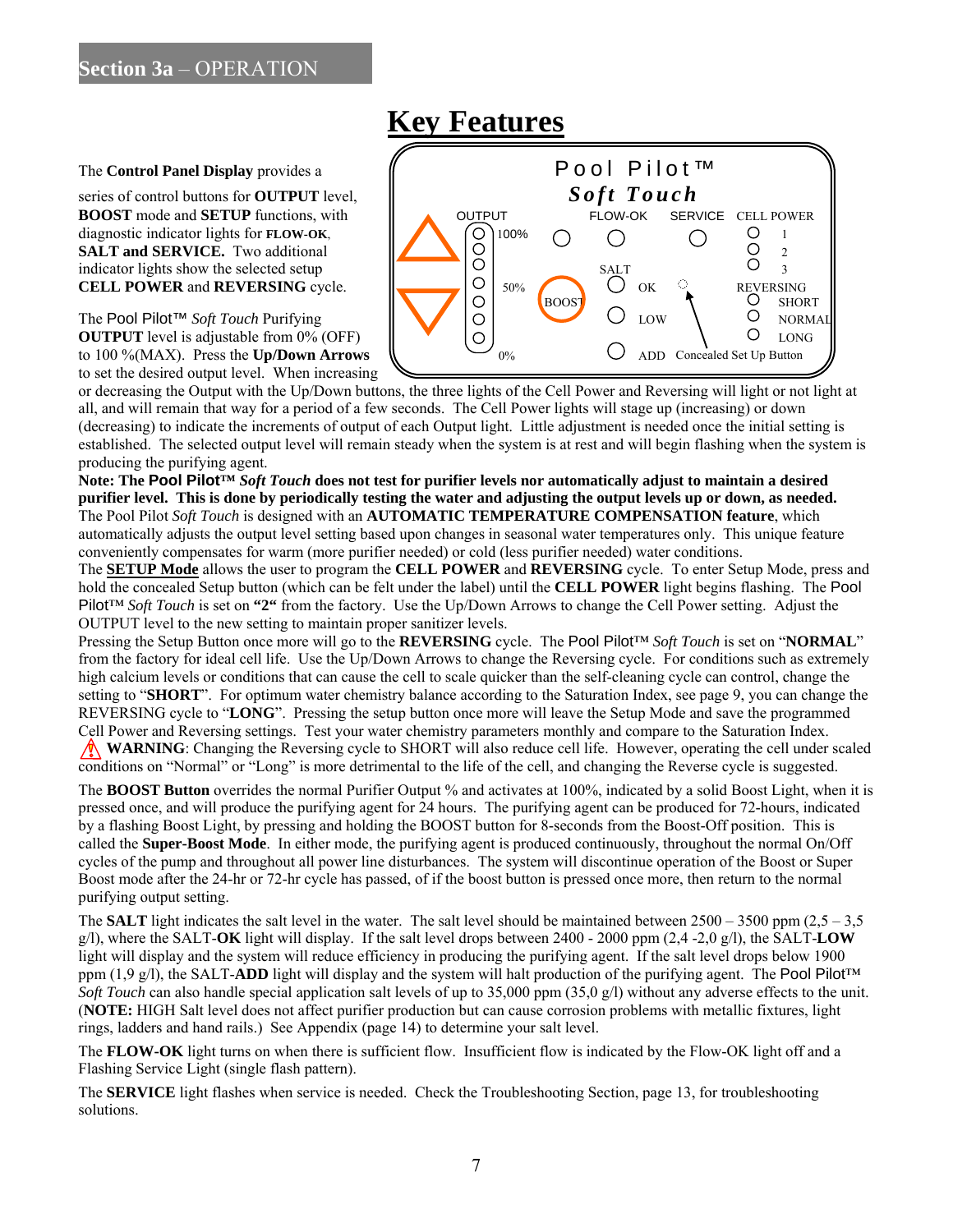# **Pool Water Preparation**

### **Salt Requirements**

It is important that with typical pools, a salt residual of 2500 to 3500 ppm  $(2,5 - 3,5 \text{ g/l})$  be maintained at all times for peak efficiency. The Pool Pilot™ *Soft Touch* can also handle special application salt levels of up to 35,000 ppm (35,0 g/l) without any adverse effects to the unit.

**NOTE:** HIGH Salt level does not affect purifier production but can cause corrosion problems with metallic fixtures, light rings, ladders and handrails.

The amount of salt required depends on the size of the pool and the present salt level. As the salt is being added, we recommend running the circulation pump continually for 24 hours with the main drain opened. Brushing the salt towards the bottom main drain will assist in the dissolve rate and prevent possible staining with certain types of salt.

We recommend the use of **AutoSoft Plus™** Water Conditioning Salt. **AutoSoft Plus™** salt contains 99.8% pure Sodium Chloride (NaCl) without Iodine or the Anti-Caking additive, Yellow Prussiate of Soda (YPS). Iodine and YPS can cause a localized tint to the water or yellow staining on the cementitious finish if allowed to rest undissolved on the finish for extended periods of time. **AutoSoft Plus™** is blended with the proper amount of stabilizer to maintain a proper level within the recommended range when added according to the salt chart on the box.

Granular Salt, Table Salt, Solar Salt or Water Conditioner Pellets can also be used but will have different dissolve rates. If the salt you use contains Iodine or YPS, constant brushing will help the dissolve rate and prevent staining due to the additives in the salt. Ensure that the salt you use contain a minimum purity of 99% Sodium Chloride (NaCl).

### **NOTE: Do not use Rock Salt due to its high levels of impurities.**

**TEST YOUR WATER FOR SALT LEVEL FIRST** with the provided salt test strips,

and then use the chart below to determine the amount of salt to add.

| POUNDS (kg) OF SALT NEEDED FOR 3000 PPM RESIDUAL |                                          |                 |                 |                 |                  |                  |                  |                   |
|--------------------------------------------------|------------------------------------------|-----------------|-----------------|-----------------|------------------|------------------|------------------|-------------------|
| <b>SALT Level</b>                                | Pool Volume in Gallons (m <sup>3</sup> ) |                 |                 |                 |                  |                  |                  |                   |
| Before Addition                                  | 1,000<br>(3.77)                          | 2.500<br>(9.43) | 5.000<br>(18.9) | 7.000<br>(28.3) | 10.000<br>(37.7) | 15.000<br>(56.6) | 20,000<br>(75.4) | 30,000<br>(123.2) |
| 0 ppm                                            | 25(11.3)                                 | 63(28)          | 126(57)         | 175 (79)        | 252 (113)        | 378 (170)        | 504 (227)        | 756 (340)         |
| 500 ppm                                          | 21(9.5)                                  | 53(24)          | 106(48)         | 147 (66)        | 212(95)          | 318 (175)        | 424 (191)        | 636 (286)         |
| 750 ppm                                          | 19(8.6)                                  | 48 (22)         | 96 (43)         | 133 (60)        | 192 (86)         | 288 (130)        | 384 (173)        | 576(259)          |
| 1000 ppm                                         | 17(7.7)                                  | 43 (19)         | 86 (39)         | 119 (54)        | 172(77)          | 258 (116)        | 344 (155)        | 516 (232)         |
| 1500 ppm                                         | 13(5.9)                                  | 33(15)          | 66 (30)         | 91(41)          | 132(59)          | 198 (89)         | 264 (119)        | 396 (178)         |
| 2000 ppm                                         | 8(3.6)                                   | 21(9.5)         | 42 (19)         | 56 (25)         | 84(38)           | 126 (57)         | 168 (76)         | 252 (113)         |
| 2250 ppm                                         | 6(2.7)                                   | 15(7)           | 30(14)          | 42 (19)         | 60(28)           | 90(41)           | 120 (54)         | 180 (81)          |

### **SALT REQUIREMENT CHART**

**Note:** The above chart is based on 1 lb.  $(2.2 \text{ kg})$  of salt added to 1,000 gallons  $(3.8 \text{ m}^3)$  to increase your salt residual 120-ppm.

# **Start Up Procedures**

Keep the Output Setting on your Pool Pilot™ *Soft Touch* on 0% (OFF) until you get your water clear, blue and properly balanced.

- 1. After balancing your water chemistry according to the Water Chemistry Parameters shown on page 9, add the proper amount of salt (see Salt Requirement Chart above) and circulate 24-hours prior to starting your Pool Pilot™ *Soft Touch*.
- 2. The following day, turn your Output Level to 50% and operate normally. For the first two weeks, test the water every 2-3 days for proper Purifier levels. Raise or Lower the Output Control Setting as needed, according to your test results.
- 3. Once your Output Level has been established, you will only need to adjust your chlorine level according to increased bather usage by increasing the Purifier Output % or by using the Boost button.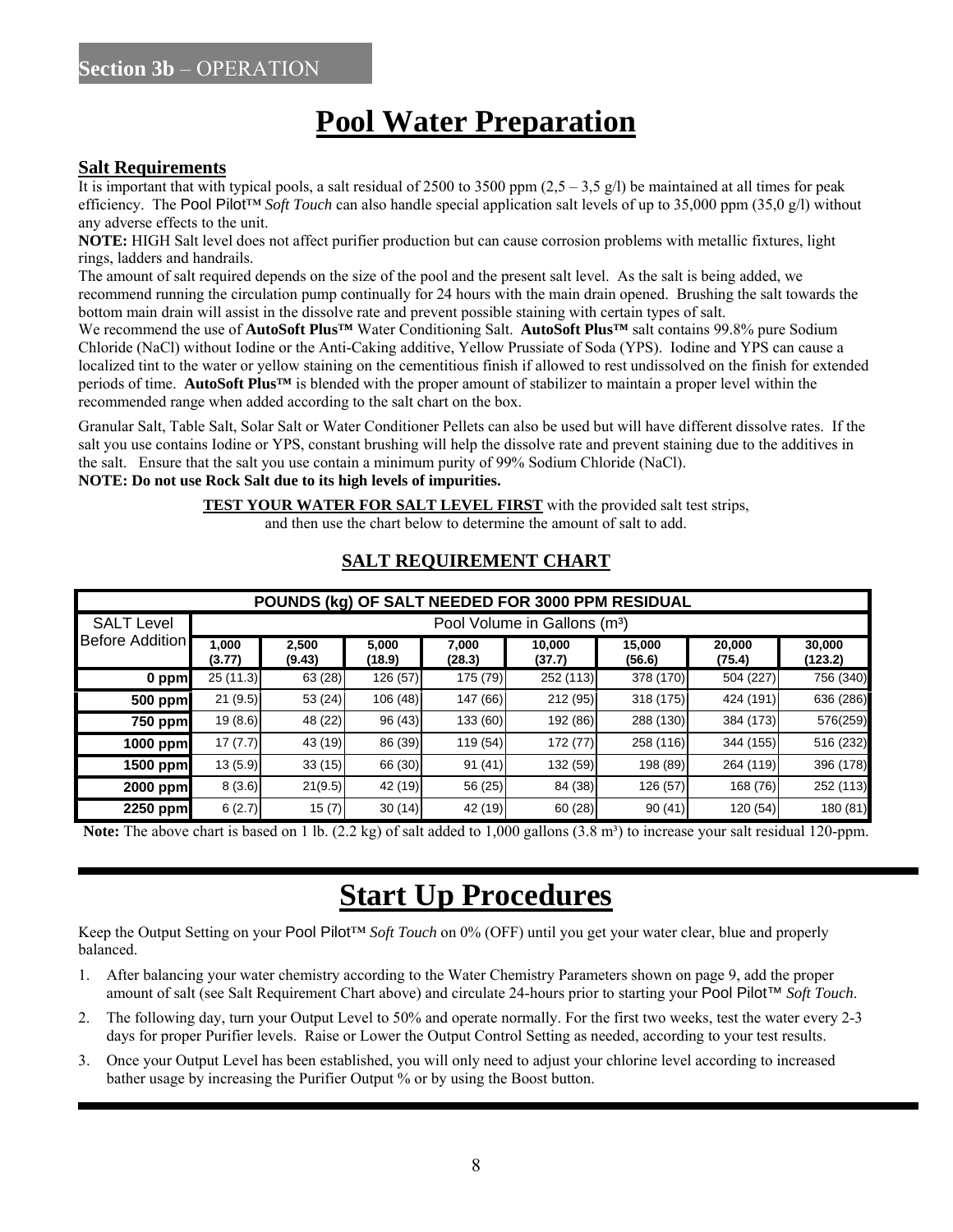## **Monitoring and Maintenance**

**Water Chemistry Parameters** - **VERY IMPORTANT NOTE!** Your Pool Pilot™ *Soft Touch* is designed to provide Purifier on a daily basis. We recommend the following water chemistry ranges and periodic checks to monitor your systems efficiency. Always follow all local and state requirements.

| Calcium Hardness: 200 - 400 PPM Salt Residual:<br>$2500 - 3500$ PPM<br><b>Total Alkalinity:</b><br>$80 - 120$ PPM<br><b>Saturation Index:</b><br>$\pm$ 0.3 pH of saturation<br>$\parallel$ Cyanuric Acid:<br>Visual Cell Inspection for wear, scale or debris<br>$72 - 78$<br>$60 - 80$ PPM | <b>Biweekly Checks:</b>               | <b>Monthly Checks:</b> |  |  |  |  |
|---------------------------------------------------------------------------------------------------------------------------------------------------------------------------------------------------------------------------------------------------------------------------------------------|---------------------------------------|------------------------|--|--|--|--|
|                                                                                                                                                                                                                                                                                             | <b>Free Chlorine:</b> $1.0 - 3.0$ PPM |                        |  |  |  |  |
|                                                                                                                                                                                                                                                                                             | <b>Or Bromine:</b> $2.0 - 4.0$ PPM    |                        |  |  |  |  |
|                                                                                                                                                                                                                                                                                             | $\parallel$ pH:                       |                        |  |  |  |  |

**CHLORINE/BROMINE REQUIREMENTS:** During Peak Purifier Demand (rainy season or heavy bather usage) it may be necessary to increase your purifier level by increasing your Output Level setting and/or pump run time. Conversely, during Low Purifier Demand, you can decrease your Output Level to a lower setting. For extremely Heavy Purifier Demand or to boost your purifier levels quickly, you can **Boost** the system or supplement with a Potassium Monopersulfate based shock. If the water is clear but is difficult getting a bromine residual using DPD or test strips, we recommend using an OTO test kit. **NOTE:** During cold-water conditions, below 60°F, Purifier demand is reduced significantly. For colder climate regions with sustained low or freezing temperatures, contact your local pool professional for proper pool winterizing instructions. **WARNING:** Excessive chlorine levels can cause corrosion damage to stainless steel rails, ladders, heater heat exchangers, light faceplates and other metallic equipment. Avoid over saturation of chlorine levels.

**pH:** When pH levels fall below the recommended range, Purifier is used up quickly and can be damaging to equipment. For pH levels higher than the recommended range, Purifier becomes less effective and works harder to keep your pool purified. Improper pH also contributes to the strong smell, red eyes, dry itchy skin and brittle hair conditions associated with "too much Chlorine".

**CALCIUM HARDNESS AND TOTAL ALKALINITY:** Your Pool Pilot™ *Soft Touch* provides 100% pure sodium hypochlorite and does not affect the calcium hardness or total alkalinity levels. Maintain and balance only as needed.

**CYANURIC ACID (STABILIZER/CONDITIONER):** This chemical goes by either trade name and allows the chlorine residual to last longer by protecting it from the UV degradation of the sun. With low or no Cyanuric acid it is possible for the chlorine to be used up as quickly as it enters the pool. Check and maintain your cyanuric acid levels at the same time as your salt level, as these tend to deplete at the same rate.

### **NOTE: For Bromine or indoor pools, it is not necessary to add stabilizer.**

**SALT RESIDUAL:** Your Pool Pilot™ *Soft Touch* works most efficiently with salt levels between 2500- 3500 ppm (2,5 – 3,5 g/l). If it falls below 2500 ppm  $(2.5 \text{ g/l})$ , determine the salt level and adjust according to the SALT REQUIREMENT. Low salt will cause premature deterioration of the Cell blades. For "SEAWATER" pools, your Pool Pilot™ *Soft Touch* is designed to handle up to 35,000 ppm (35,0  $g/l$ ), however, salt levels above 6000 ppm (6,0  $g/l$ ) can be corrosive to metallic fixtures.

**BROMINE RESIDUAL:** Along with the normal Salt level, add 1lb (0.45 kg) Sodium Bromide (NaBr) per 2000 gallons (0.75 m³) of water. Your Pool Pilot™ *Soft Touch* will now generate Bromine to purify your pool. Maintain your bromine level by checking your salt level. Once your salt falls below the recommended range, we suggest you add 1lb (0.45 kg) sodium bromide with every 50 lbs (22.5 kg) of salt added. We recommend testing Bromine Purifier levels with an OTO test kit.

**SATURATION INDEX (SI):** a formula used to ensure that your total water chemistry does not fall into a scale forming or corrosive condition. Either condition can cause premature damage to the Cell, equipment and cementitious finish. Have your water professionally tested periodically according to the Saturation Index or use this chart to determine your water balance.

|      | $U = U + I + U + U + I + I =$<br>Constant                 |                    |                               |      |     |          |            |      |
|------|-----------------------------------------------------------|--------------------|-------------------------------|------|-----|----------|------------|------|
|      | <b>Calcium Hardness</b><br>TF<br>CF<br><b>Temperature</b> |                    | <b>Total Alkalinity</b><br>AF |      | TDS | Constant |            |      |
|      | 5.6C<br>60F                                               | 0.4                | 50ء                           | 1.ð  |     | 1.9      | $0 - 1000$ | 12.1 |
| 66F  | 18.9C                                                     | 0.5                | 200                           | 1.9  | 100 | 2.0      | $1001 +$   | 12.2 |
|      | 24.4C<br>76F)                                             | 0.6                | 250                           | 2.0  | 125 | 2.1      |            |      |
| 84F' | 28.9C                                                     | $0.7\,$            | 300                           | 2. I | .50 | 2.2      |            |      |
| 94F  | 34.4C                                                     | $\boldsymbol{0.8}$ | 400                           | 2.2  | 200 | 2.3      |            |      |
| 103F | 30                                                        | 0.9                | 600                           |      | 250 | 2.4      |            |      |

 $SI = pH + TF + CF + AF - Constant$ 

Test your water for pH, Calcium Hardness, Total Alkalinity and TDS levels. Use the equivalent Factor in the SI equation.  $SI = +0.3$ ; balanced SI above  $+ 0.3$ ; scaling, staining or cloudy water conditions.

SI below -0.3; corrosive to metals, etches/deteriorates plaster finishes or skin irritating conditions.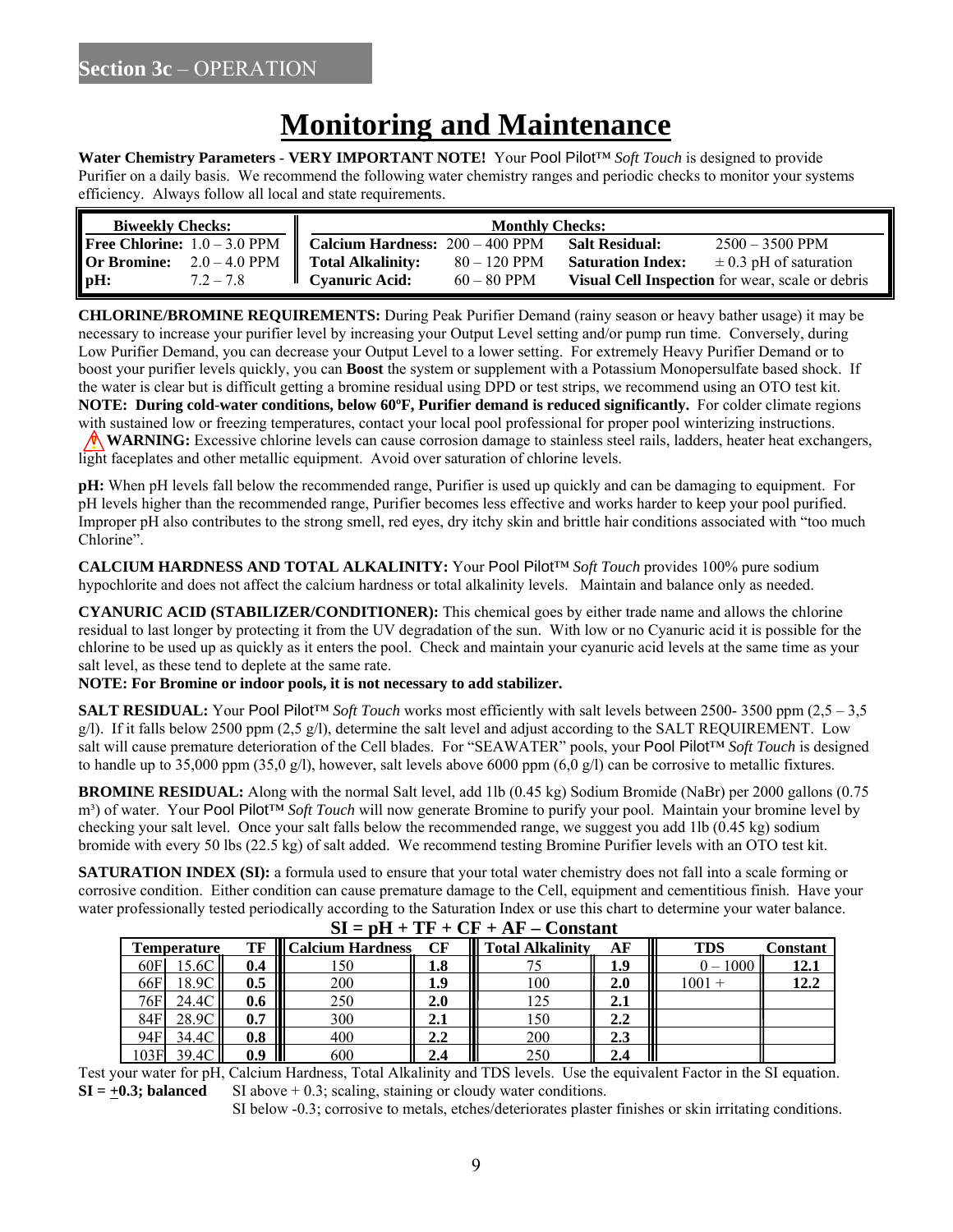# **CONTROL BOX**

There are little serviceable parts on the Pool Pilot™ *Soft Touch* Control Box except the fuses. For any other problems with the Control Box, please contact the Factory or Authorized Dealer/Service Center.

To remove the Control Box Cover and access the fuses, follow these steps.

### **IN DANGER: TURN OFF THE POWER FROM THE CIRCUIT BREAKER BEFORE SERVICING THIS UNIT.**



# **TRI-SENSOR ASSEMBLY**

The Tri-sensor assembly tests for Flow, Salt and Water temperatures. A minimum flow rate of 15 gpm  $(3.4 \text{ m}^3/\text{hr})$  is required to activate the flow switch. As the water flow closes the paddle, a magnet activates a micro switch to verify proper flow. The Salt sensor protects against low salt levels and the temperature sensor protects against cold water temperatures. Both of which can contribute to accelerated cell failure.

►**Note:** The use of high strength magnet devices in the close proximity of the tri-sensor can cause the flow switch to read incorrectly.

### **Remove the Tri-Sensor as follows (with pump off):**

Remove both screws from the sides of the Tee Assembly. With the aid of large Channel-lok® (or similar) pliers, firmly grip the Tri-Sensor assembly and move back and forth while removing the Tri-Sensor from the tee.

Inspect the thin metalic paddle for erosion and straightness. Take care not to twist or tweak this paddle, which can cause inaccurate flow readings.

Inspect the salt sensor blades for scale and debris and clean if necessary. See page 13 for cleaning instructions. Follow the directions for Manual Cell Cleaning.

Check the tri-sensor assembly for any damage to the plastic housing and replace if needed.

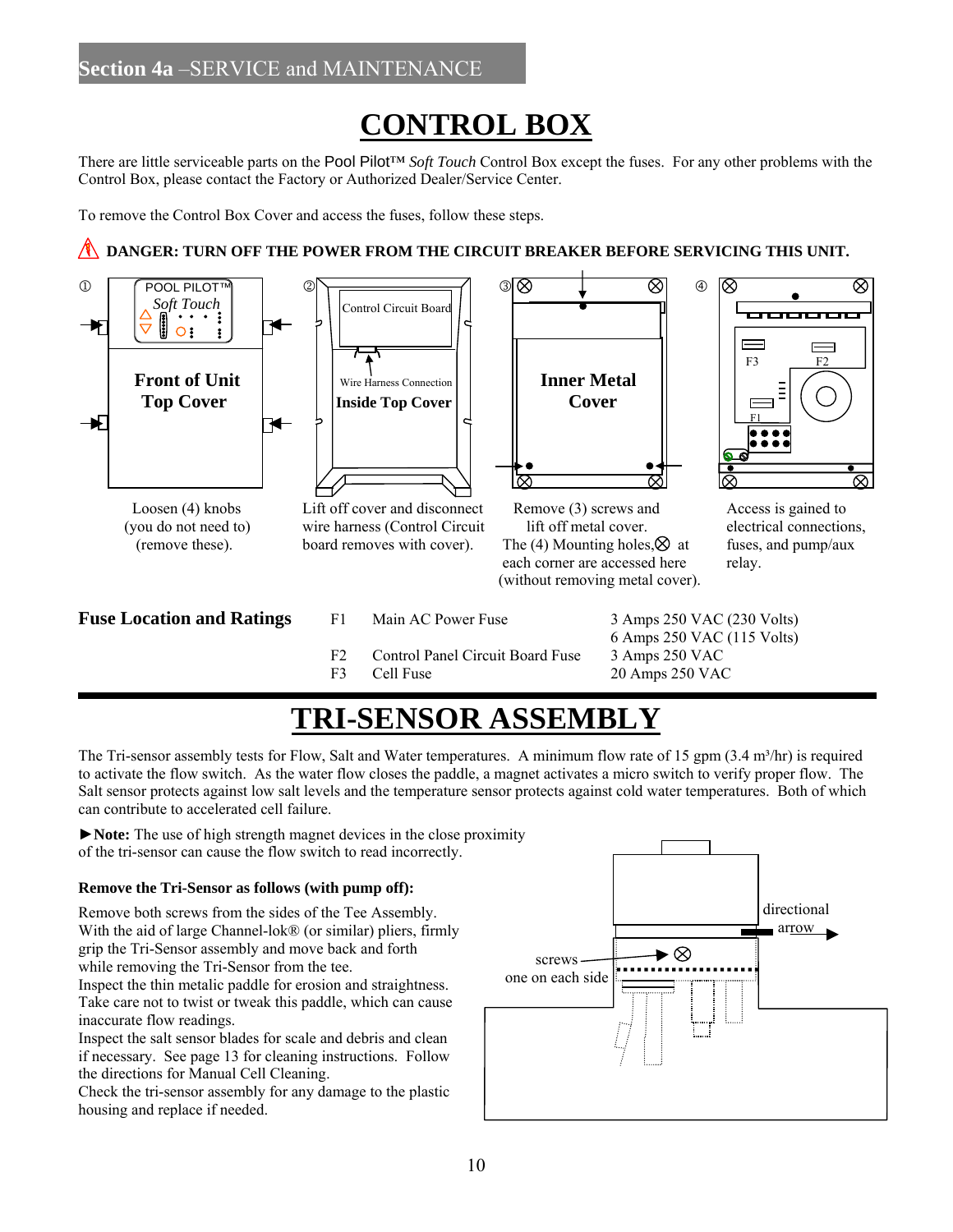# **Cell**

The Cell is installed with Unions on each end of the cell to allow quick and easy removal. Loosen the unions and remove the cell from the plumbing.



Side View of Cell and Unions

### **VISUAL CELL INSPECTION:**

The titanium Cell blades, seen inside the Cell body, should be straight and clear of any debris between the blades. Your Pool Pilot™ *Soft Touch* is designed to automatically self-clean calcium scale build-up within the Cell. However, imbalanced water chemistry and certain conditions can cause a heavier scale build up that exceeds the self-cleaning capability and would need to be cleaned manually by the method described below.

Periodically inspect both ends of the cell. A White Flaky or Crusty build-up on the edge or between the blades will prematurely scaling. See Troubleshooting Section, page 13.



### **MANUAL CELL CLEANING:**

With the Cell removed as described above, use a high-pressure hose nozzle to spray off as much loose scale and debris as possible. Any remaining calcium scale can be treated with a mixture of one (1) part Muriatic Acid into four (4) parts water. Mix the solution in a container high enough to cover the Cell blades.

Remove the Cell cord and immerse the Cell so that the blades are completely covered in the solution for up to 15 minutes. An effervescences action indicates the calcium is being neutralized and cleaned. Drain the cell, flush with fresh water and reinspect. Repeat the immersion if necessary.

We recommend using **Lo-Chlor Salt Cell Protector Plus** as a prevention additive to continually help soften and reduce buildup of calcium scale deposits in the cell. This product also reduces calcium scale on exposed aggregate finishes and new pool finishes and enhances chlorine production.

**DANGER: ALWAYS ADD ACID TO WATER, never water to acid.** 

**NEVER USE ANY SHARP OR METALLIC OBJECTS TO REMOVE SCALE. Scraping or scratching the titanium blade's edge or surface will allow chemical attack of the blade, cause premature failure of the Cell and will void your warranty.** 



### **FILTER BACKWASHING:**

We recommend turning the Control Panel Output setting to 0% (OFF) when backwashing a Sand or DE filter.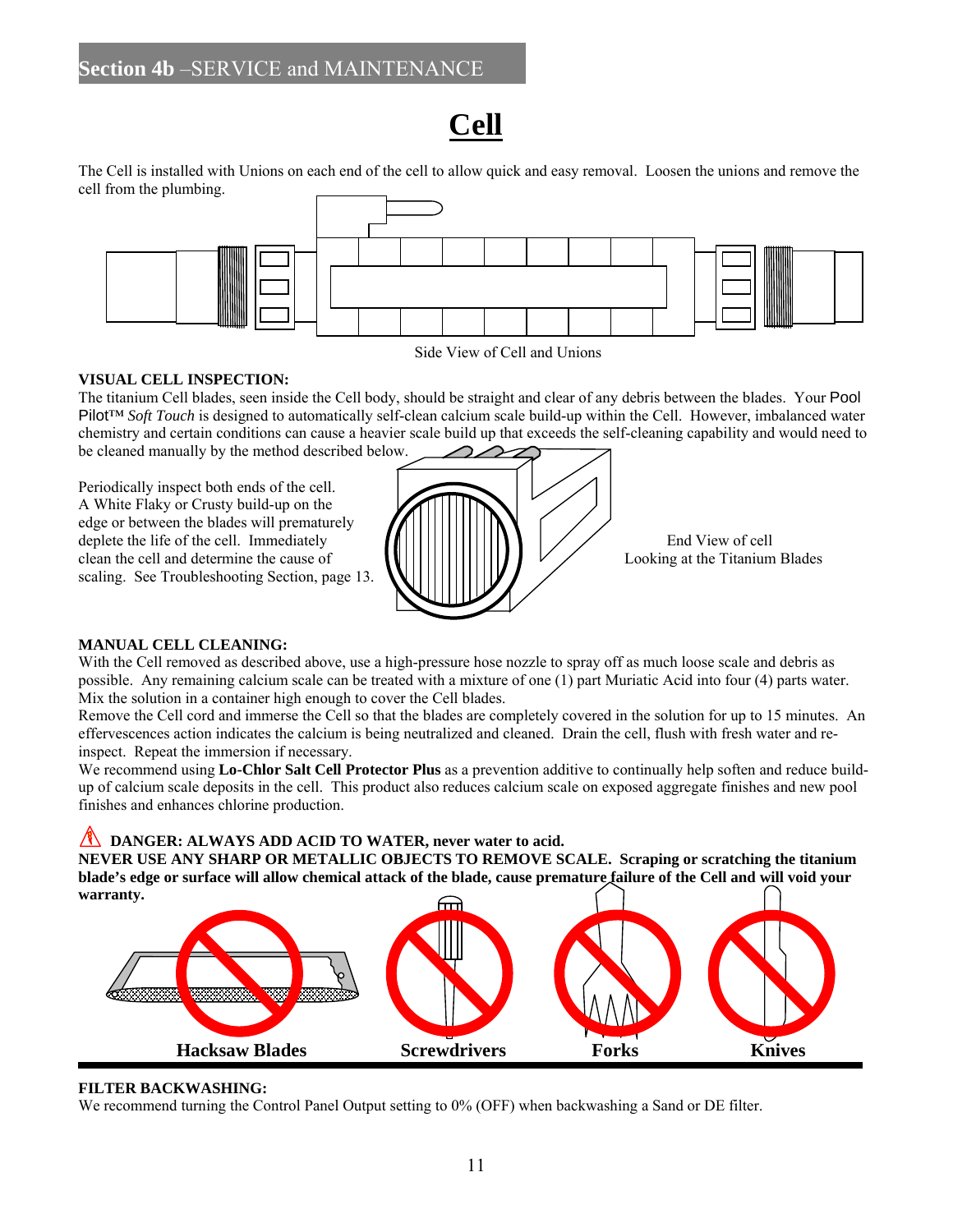

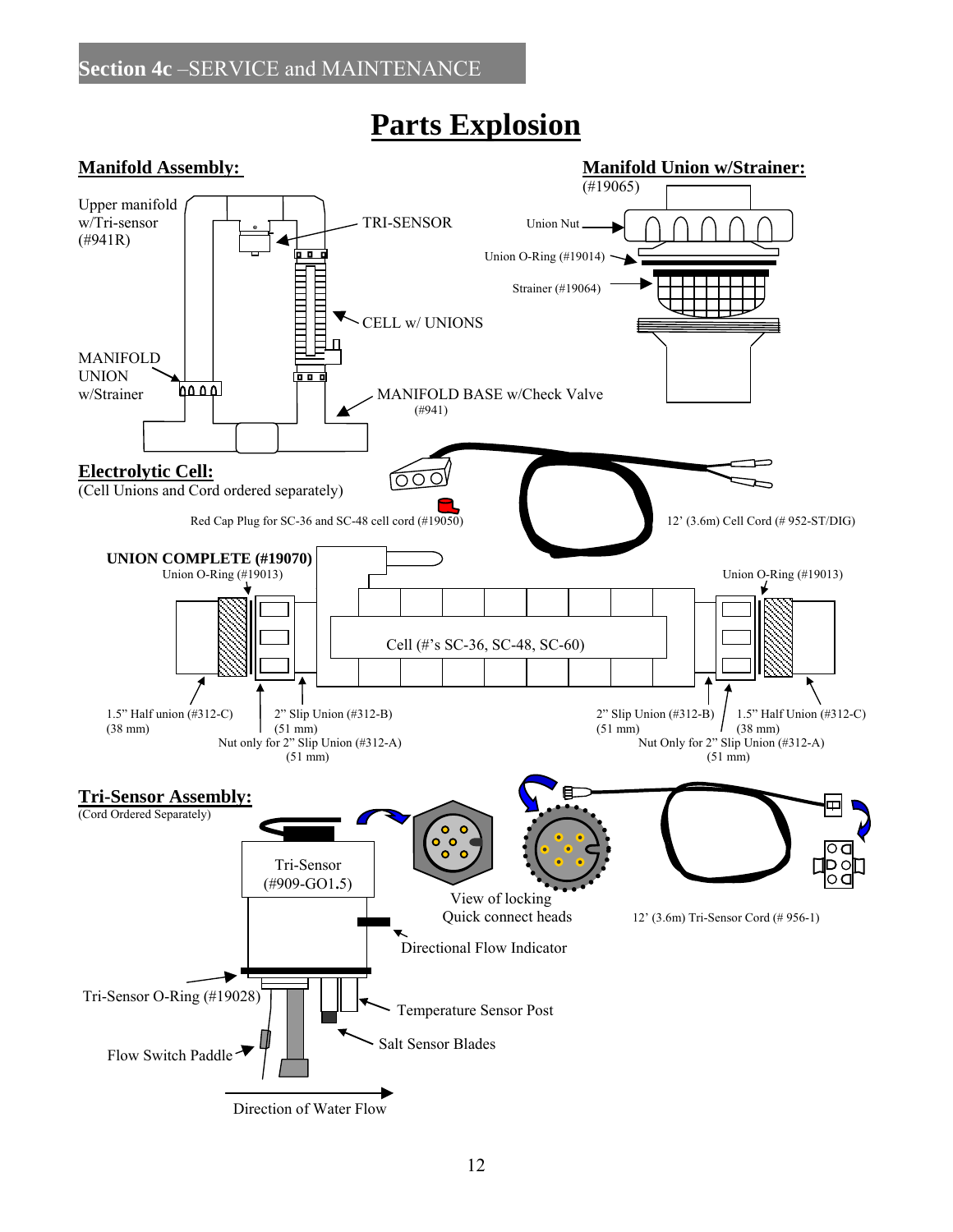# **TROUBLESHOOTING**

### **PROBLEM CAUSE SOLUTION**

- 1) **Insufficient Purifier Production.**
	-
	- **B)** The unit is set too low in relation to purifier demand. **B)** Turn up the output setting.
	-
	-
	-
	-
	-
	-
- **2) Scale Build-up within the Cell.**
	- (Cell scales within  $2 3$  weeks)
	-
	- (Cell constantly scales within  $3 5$  days)
- **3) DC Plug and Cell Terminals Burned.** 
	-
	-
- **4) Premature Cell Failure (Requires Replacement Cell).**
	- Stabilizer (Cyanuric acid) level.
	- **B**) Excessive Scale/Debris in the Cell. **B** See Section 2 above.
	-
- 
- **5)** White Flakes in the Water.<br>**A)** This occurs when excessive calcium hardness is
- **6) No Power to the Control Box.**
	- -
- **7) SERVICE Light (Single RED Flash and Flow-OK light off).**
	-
	- **B**) Insufficient Flow (Min. 15 gpm) (3.4 m<sup>3</sup>/hr) **B**) Ensure your Filter and Cell are clean of debris.
- **8) SERVICE Light (Double RED Flash)(Purifier is producing). A)** High Cell Volts with Low Amps **A)** Check cell for calcium build-up or scale deposits.
- **9) SERVICE Light (Triple RED Flash)(Purifier production halted). (Microprocessor version V1.4 or older) A)** High Cell volts with Extremely Low Amps. **A)** Heavily scaled cell or failed cell.
- **(Microprocessor version V1.5 or newer)**
- **10) SERVICE Light (Quadruple RED Flash)(Purifier is producing). A)** Tri-sensor or tri-sensor cord is loose or defective. **A)** Inspect and tighten or replace.
- **11) LOW SALT Light activated (Purifier is producing) .**
- **12) ADD SALT Light activated (Purifier production halted).**
- **13) Unable to set output to a high level.**

- **A)** The test kit reagents or test strips are old or expired. **A)** Retest with new Reagents or Strips.
	-
- **C)** The circulation run time is insufficient. **C)** Increase your pump run time.
- **D**) The bather load has increased. **D**) Same solution as **(B)** or add a Non-Chlorine Shock containing Potassium Monopersulfate to supplement.
- **E)** The body of water being purified leaks. **E)** Repair the leak and rebalance as needed.
- **F)** Low Salt. **F)** Check the residual salt level and adjust as needed.
- **G)** "Cell Power" selection not matched to the cell installed. **G)** Follow the SET UP procedures to match the cell, see page 7.
- **H)** Purifier loss due to intense sunlight **H**) Check your stabilizer level and adjust if needed.
- **A)** The water being purified contains high pH, total **A)** Calculate Saturation Index to assure balanced water. alkalinity and calcium hardness levels. Adjust chemicals and clean the Cell. See pages 9 & 11.
- **B)** Power Supply not reversing polarity. **B)** Contact the factory for Warranty Status/Procedures.
- **A)** The Cell terminals are wet due to a leaking cell body. **A)** Contact the factory for Warranty Status/Procedures.
- **B)** The Cell plug is not securely pushed onto the cell **B)** Ensure the Cell cord plug is pressed completely onto the terminals, allowing moisture to seep into the plug. Cell terminal. Check the terminals and clean with a dry cloth to remove all dirt and corrosion.
- **A)** Abnormally high Cell usage due to an insufficient **A)** Check the stabilizer level and adjust to recommended levels.
	-
- **C)** "Cell Power" selection not matched to the Cell installed. **C)** Follow the SETUP procedures to match the cell, see page 7.
	- A) Visually inspect Cell for scale build-up and clean the cell as present. Usually due to water chemistry imbalance. described on page 11. Adjust your water chemistry.
- **A)** Internal Fuse blown. **A)** Check and replace fuse. See page 10.
- **B**) Circuit Breaker tripped. **B** Check the power going to the Control Box. Reset the Circuit Breaker.
- **A)** Tri-Sensor Defective. **A)** Contact the factory for Warranty Status/Procedures.

Check all valves that might divert flow away from the cell.

- Cell is depleted and needs replacement. Cell cord is loose or defective. Ensure that the cord is firmly attached to the cell. Check the Banana Plug connections.
- 
- **A)** Improperly wired or failed Power Supply. **A)** Ensure voltage input matches wiring connection (page 5).
	-
- **A)** Salt level Low (below 2400 ppm (2,4 g/l)). **A)** Check with Salt test strips or meter and adjust as needed.
- **A)** Salt level extremely low (below 2000 ppm (2,0 g/l)). **A)** Check with Salt test strips or meter and adjust as needed.
- **A)** Temperature is too low (below 55F (13C)). **A)** The Pool Pilot has limited output to protect the cell.